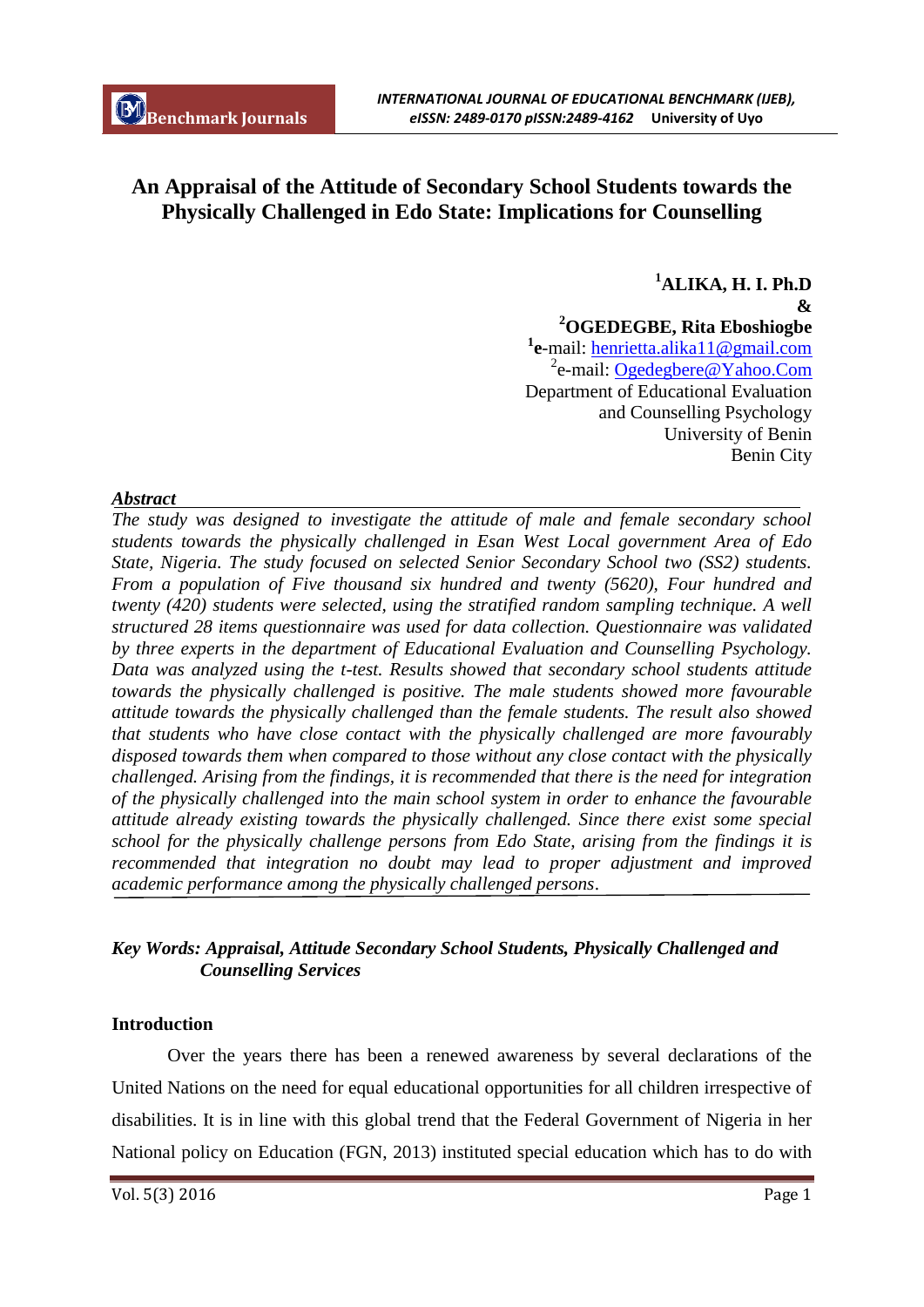the education of children and adult who have some challenges with learning. In order to give credence, policy and meaning to the idea of equal educational opportunities for all children, irrespective of their physical, mental or emotional challenges, the Federal Government of Nigeria adopted the inclusion policy as the most realistic form of education since the physically challenged children are expected to live and work in the society. Worldwide, it has been estimated that about 650 million people live with disability and about a quarter of them are younger than 18 years (World Health Organization, 2011). The same report indicated that there are about nineteen (19) million physically challenged people in Nigeria. However, there are no reliable statistics as regard the number of people living with disability in Edo State. The United Nations Children Emergency Fund (UNICEF, 2005) report, shows that eighty five percent (85%) of adolescents with disabilities live in developing counties where they are subjected to neglect, stigmatization, discrimination and inequalities in education and other opportunities.

Studies have shown that there exists negative attitude towards children with disability and this has been an obstacle to inclusive education (Christenseni and Onsso, 2003) Birdswall, Graham and Pettinato (2005) reported that about forty (40) million of the world's out of school children have some form of disability with just 5% of these children estimated to complete primary school and many dropping out or never enrolling in school. Also, Yeo (2005), Barron, Amerrna and Fetcher (2007) found that physically challenged people constitute one of the poorest, socially excluded and marginalized groups within Nigeria. Moreover, in line with the above observation Okoh (2005) reported that the physically challenged persons in Nigeria are living in an environment that is hostile to their yearnings and aspirations, as a result of the attitude of people towards them.

Attitude can be described as effective tendencies of what an individual likes or dislikes, affinities and aversions that have been shaped by underlying beliefs and consistently expressed towards objects (Viney, 2006). No wonder Goreczny, Bender and Feistein (2011) opined that attitude toward individual with disabilities are often negative and deleterious, resulting in decreased opportunity and chances at successful integration into the community. Attitude expressed towards the physically challenged may be related to such variables as gender, age, belief, educational level, ethnicity, cultural bias and location of students.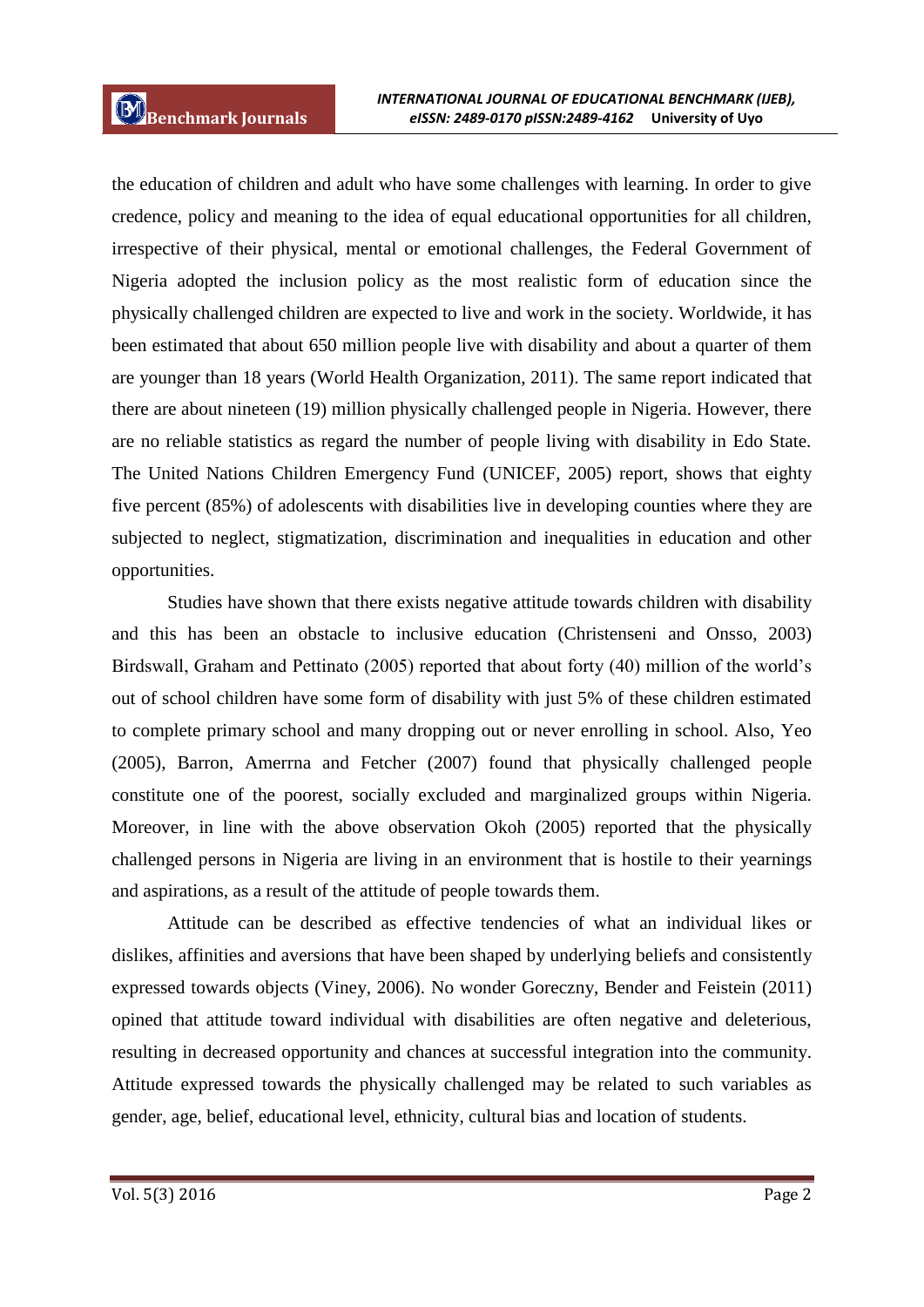Studies have shown that the attitude of the female students towards persons with disability often tends to be positive. Stovall and Sedlacek (2012) reported that females were more positive about the physical challenged, regardless of the nature of the disability. In a related study on the attitude of male and female students towards peers with disability in Nigeria by Olaleye, Ogundele, Deji, Ajayi and Adeyanju (2012), they found that 86.7% of the respondents agreed that they would not be bothered if a child with disability sat next to them in class, the study also revealed that female students had higher scores than males in terms of positive attitude towards the physically challenged persons. Also, in another study, Downs and Williams (1994) and Aliva (1983) found that the females held more positive attitude and compassion towards the physically challenged persons.

With the adoption of inclusive education as a way of promoting integration among children that are physically challenged and their peers who are not physically challenged, implementing the integration policy maybe a mirage in African countries (Garba, 2003, Ajuwon, 2008). No doubt there is the need for the improvement of society's attitude towards the physically challenged persons in order to ensure an environment for acceptance and integration. Kiber (2001) found that students have negative attitude towards the physically challenged persons, in situation where close personal contact is required, he also observed that students are more neutral or positive towards the physically challenged in less intimate situations such as employment or receiving help in the library. Also, Pat and Tomoe (2000) observed that students are more comfortable in having close personal contact with blind students than those in wheel chairs. Moreover, Bask (2001) reported that positive attitude towards the physically challenged was related to the level of degree of previous contact with individuals who were physically challenged.

The Federal Republic of Nigeria, (FRN, 2004) categorized people with disabilities as follows: The physically and health impaired, the learning disabled, the hearing impaired, the behaviourally or emotionally maladjusted, the speech and language impaired, the visually impaired, the multiple handicapped and the mentally retarded. This study focused on the physically and health impaired, which include children who are crippled, deformed or neurologically impaired. Okeke (2002), opined that the physically challenged are children who have problems with the use of their joints, bones and muscles. Anyake (2002) noted that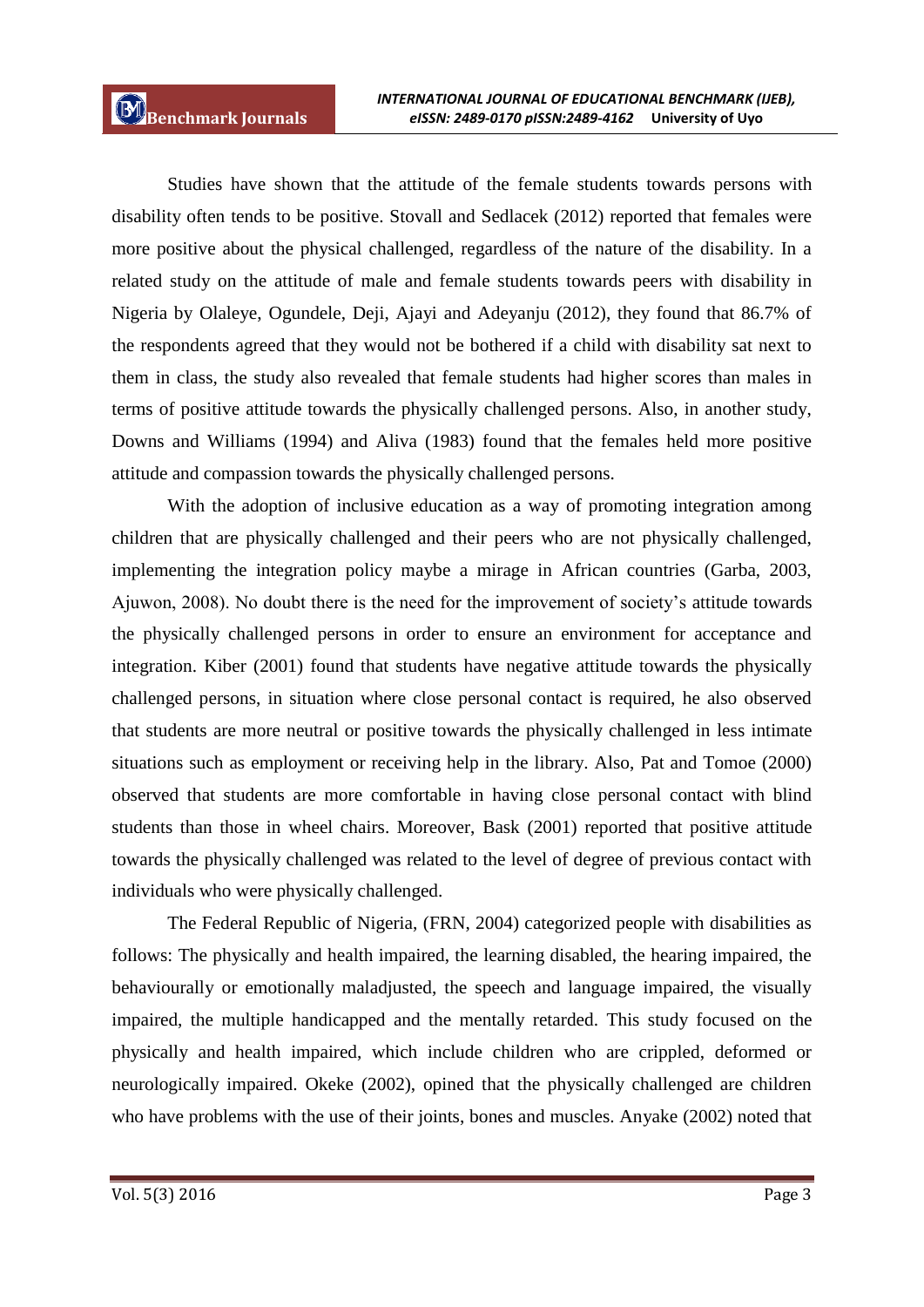the physically challenged are persons with disability as a result of neurologic, orthopedic or health impairment.

Attitude of peers to some extent may influence the success or failure of students with disabilities. It constitutes one of the major barriers to the education of the physically challenged persons. Studies have shown that some Teachers are not ready to accommodate children with disabilities in their classes (Okunrotifa, 1998). In some parts of Nigeria, the attitude of persons towards the physically challenged could be influenced by the belief that education of such children is a waste of resources.

Globally most physically challenged persons are eager to make their presence and impact felt. Being physically challenged may not be a major issue or problem to the physically challenged but the students' attitude towards them could be a greater threat. In a country where the attitude towards the physically challenged persons is positive and one of approval, they are in a better position to develop their potentials, and educational advancement. In Edo State at times, the admission of the physically challenged child into schools is done on humanitarian grounds. The presence of the physically challenged child in the school attracts the attention of other students. Some teachers may exhibit negative attitude towards them, this invariably may influence the attitude of other students towards them, thereby making the school environment not conducive and not comfortable for the physically challenged. This may affect the optimal development of their potentials, adjustment and academic achievement (Ogedegbe, 2015).

There is the need for an urgent investigation into the education of the physically challenged persons in view of the worrisome findings of Birdsall, Graham and Pettinato (2005) who reported that about forty (40) million of the world's out of school children have some form of disability with just 5% of these children estimated to complete primary school and many dropping out early or never enrolling in school. Could it be said that they drop out of school as a result of the attitude of other students towards them? The WHO (2011) estimated that in Nigeria there are about nineteen (19) million disabled persons. This is enough reason for a study such as this. The potentials of nineteen million persons should not be neglected because they may be in a position to contribute towards national development.

The physically challenged students may encounter barriers in the quest for education. Most of them enter school with the same qualification and aspirations with their non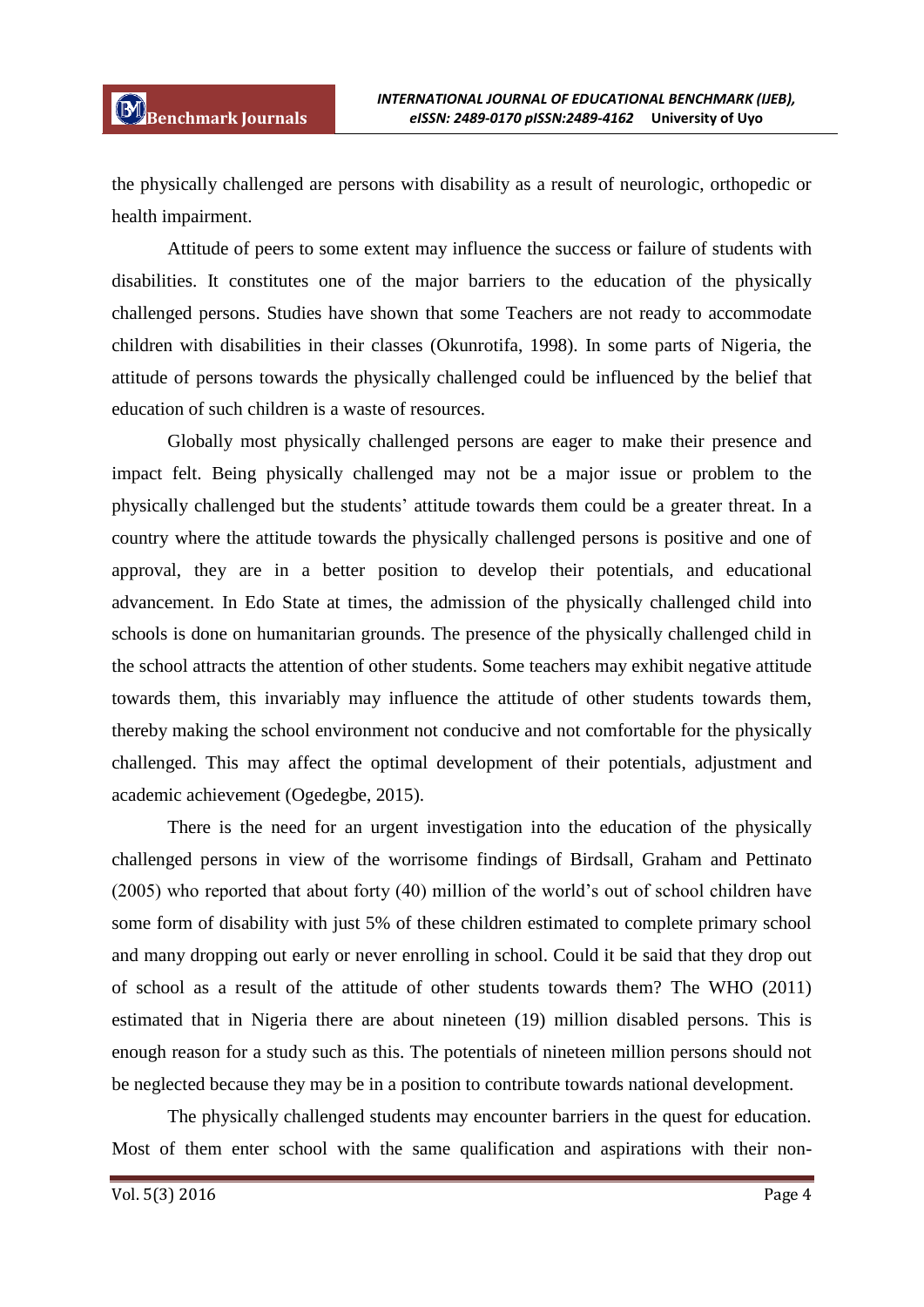physically challenged students, they may perform poorer as a result of barriers and challenges that they encounter (Bradley, 2006). This may lead to frustrations and adversely degenerate to a level that the physically challenged persons may not be able to actualize his/her aspirations. The importance of attitude in the relationship of the physically challenged and their non physically challenged peers cannot be over emphasized, attitude has decisive effect on inter and intra personal relationship. A positive attitude no doubt may ensure acceptability and enhance adjustment in school for the physically challenged. Also this, no doubt may ensure the proper development of their potentials, academically, socially and psychologically. Therefore, with the introduction of the inclusion policy, there is the need to investigate the attitude of secondary school students towards the physically challenged students, this is with a view to ensuring that the physically challenged students are well adjusted in the school system for optimal enhancement of their potentials.. Consequently, the desire to investigate the attitude of male and female students towards the physically challenged in Esan West Local Government Area of Edo State where the government before the introduction of integration policy established some special school for the physically challenged students far away from the normal school system has motivated this study.

To guide the study the following hypotheses were formulated:

- (1) There is no significant difference between the attitude of male and female students towards the physically challenged (mentally retarded) students.
- (2) There is no significant difference between the attitude of male and female students towards physically challenged (neurologically impaired students).
- (3) There is no significant difference between the attitude of male and female students towards the physically challenged (blind) students.
- (4) There is no significant difference between the attitude of male and female students towards the physically challenged (crippled) students.

## **Methodology**

The design adopted for this study is the descriptive survey method. The design was deemed suitable because it offers the researchers the opportunity of obtaining information from the respondents on their attitude towards the physically challenged students. The population of the study is made up of male and female secondary school students in Esan West Local Government Area of Edo State, South-South geo-political zone of Nigeria. The stratified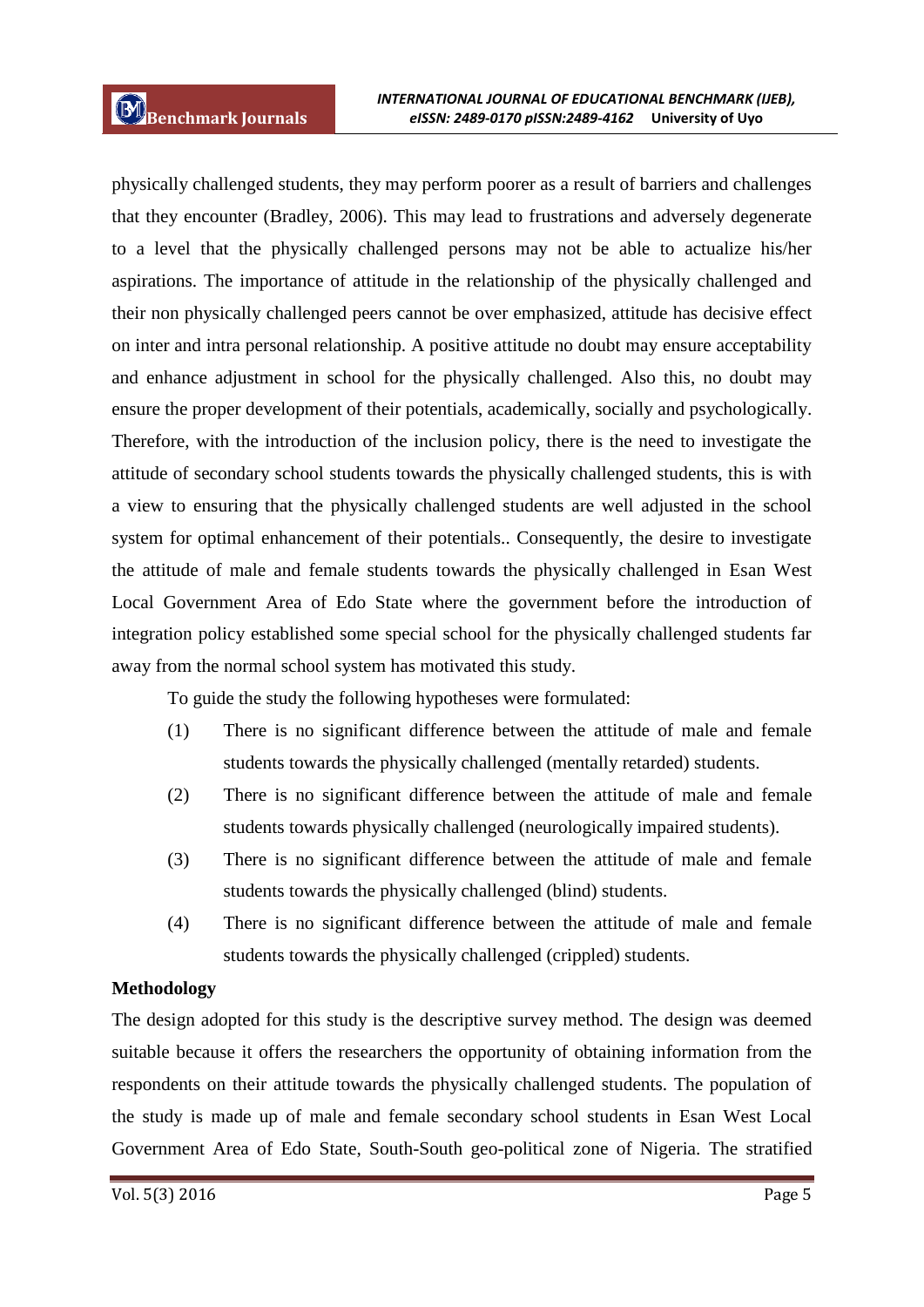sampling technique was used in selecting four hundred and twenty (420) respondents, which is three percent (3%) of the population. The sample was stratified on the basis of sex of the subjects. Two hundred and ten males and two hundred and ten females in senior secondary school II (SSSII) were used for the study. Six schools were randomly selected for the study in Esan West Local Government Area of Edo State, Nigeria. A 28 item questionnaire was used for the study, titled 'An Appraisal of the Attitude of Students towards the Physically Challenged. The instrument was designed to measure students' attitude towards the physically challenged students. Specifically, it measured the attitude of students towards the mentally retarded neurologically deformed, the blind and the crippled. It was based on a four point Rating Scale, the subjects were to indicate their level of agreement or disagreement.

The instrument was validated by three experts in Educational Evaluation and Counselling Psychology in the Faculty of Education, University of Benin, Benin City. The experts approved the face validity of the instrument and endorsed it as having face validity, after removing items that were found to be of less significance to the study. To establish the reliability, the questionnaire was administered to 20 students who were not included in the study. The reliability of the instrument was established using the Cronbach alpha statistical method which produced a reliability coefficient of 0.79, thus indicating that the instrument was adequate for the study. The research instruments were administered by the researchers, 3 trained research assistants, each school counselors and teachers. A total of four hundred and twenty copies of the questionnaire were distributed to the respondents. Responses obtained were used for data analysis. The instrument was administered on days in which these schools conducted their continuous assessment tests to ensure maximum attendance and response by the students.The hypotheses were tested using t-test of independent sample. All hypotheses were tested at .05 level of significance.

#### **Results**

The results of the study are presented as follows: Hypothesis 1: There is no significant difference between the attitude of male and female students towards the physically challenged students (the mentally retarded).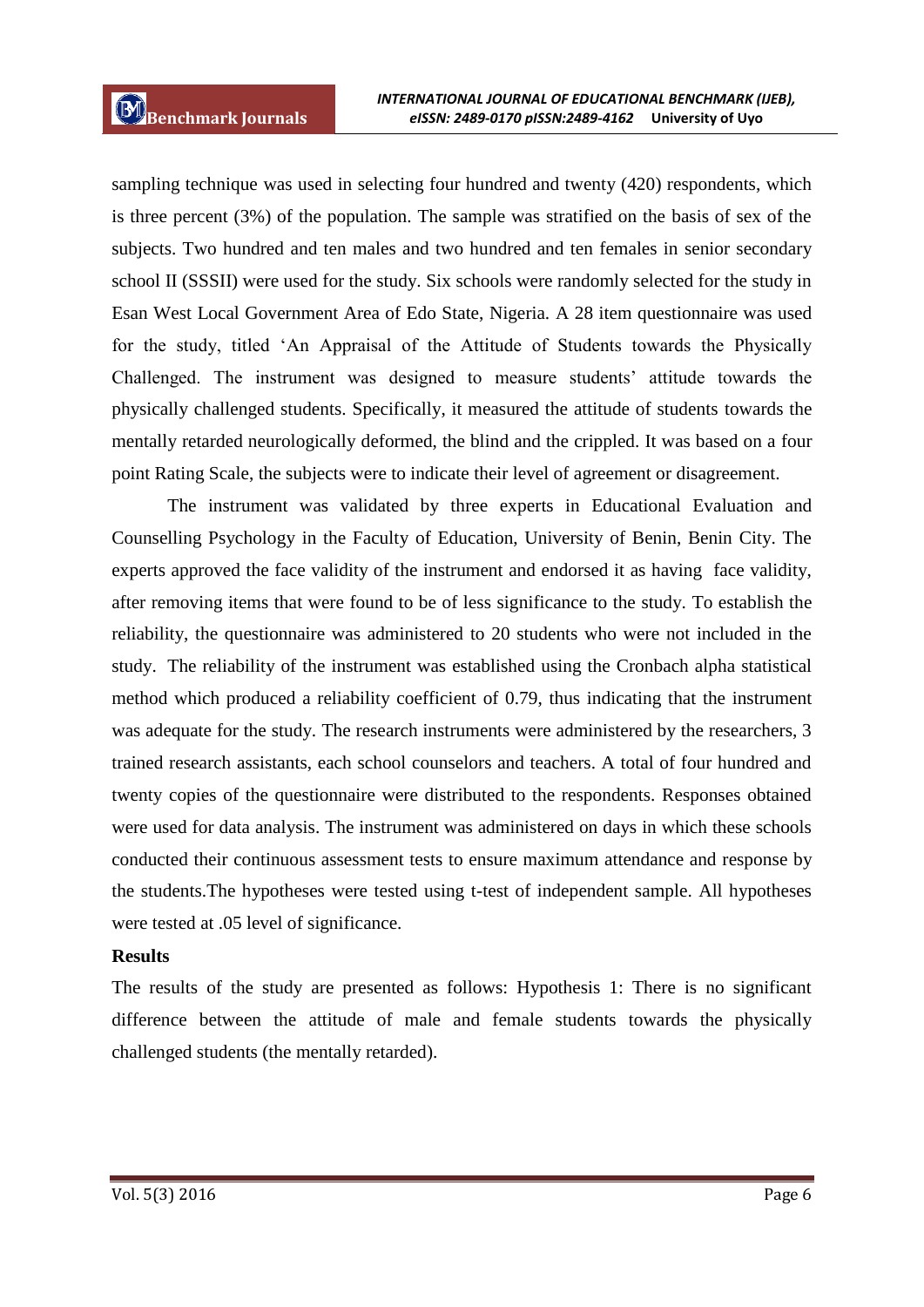| Mental retardation | —⊿<br>N | Group<br><b>Mean</b> | S.D  | df  | t-cal | t-tabulated |
|--------------------|---------|----------------------|------|-----|-------|-------------|
| Male               | 210     | 3.28                 | 0.47 | 418 | 2.92  | 1.96        |
| Female             | 210     | 3.09                 | 0.48 |     |       |             |

**Table 1: t-test result showing the attitude of male and female students towards the mentally retarded**

The mean scores on the table I shows that there is a difference in the attitude of both male and female students towards the mentally retarded students. The male students expressed more positive attitude towards students with mental retardation compared to their female counter parts. The t-value of 2.92 was found to be higher than the table t-value of 1.96 at a probability level of .05 significant. The null hypothesis of no significant difference is therefore rejected. It is concluded that there was a significant difference between the attitude of male and female students towards the mentally retarded students.

**Hypothesis 2:** There is no significant difference between the attitude of male and female students towards the physically challenge (the neurologically deformed) students.

| <b>Variables</b>        | $\circ$<br>N | $\bullet$<br>Group<br><b>Mean</b> | $\overline{\phantom{a}}$<br><b>SD</b> | df  | t-cal | t-tabulated |
|-------------------------|--------------|-----------------------------------|---------------------------------------|-----|-------|-------------|
| Neurologically deformed |              |                                   |                                       |     |       |             |
| Male                    | 210          | 3.05                              | 0.44                                  | 418 | 3.91  | 1.96        |
| Female                  | 210          | 2.86                              | 0.58                                  |     |       |             |

**Table 2: t-test showing results on the attitude of male and female students towards the physically challenged (the neurologically deformed)**

From the analysis in Table 2, the mean scores of 3.05 for male and 2.86 for female shows that there is a difference in the attitude of both the male and the female students towards the neurologically deformed students. The male students expressed more positive attitude toward students with neurological deformities when compared to the female counterparts. The t-value of 3.9 was higher than the table t-value of 1.96 at 0.5 level of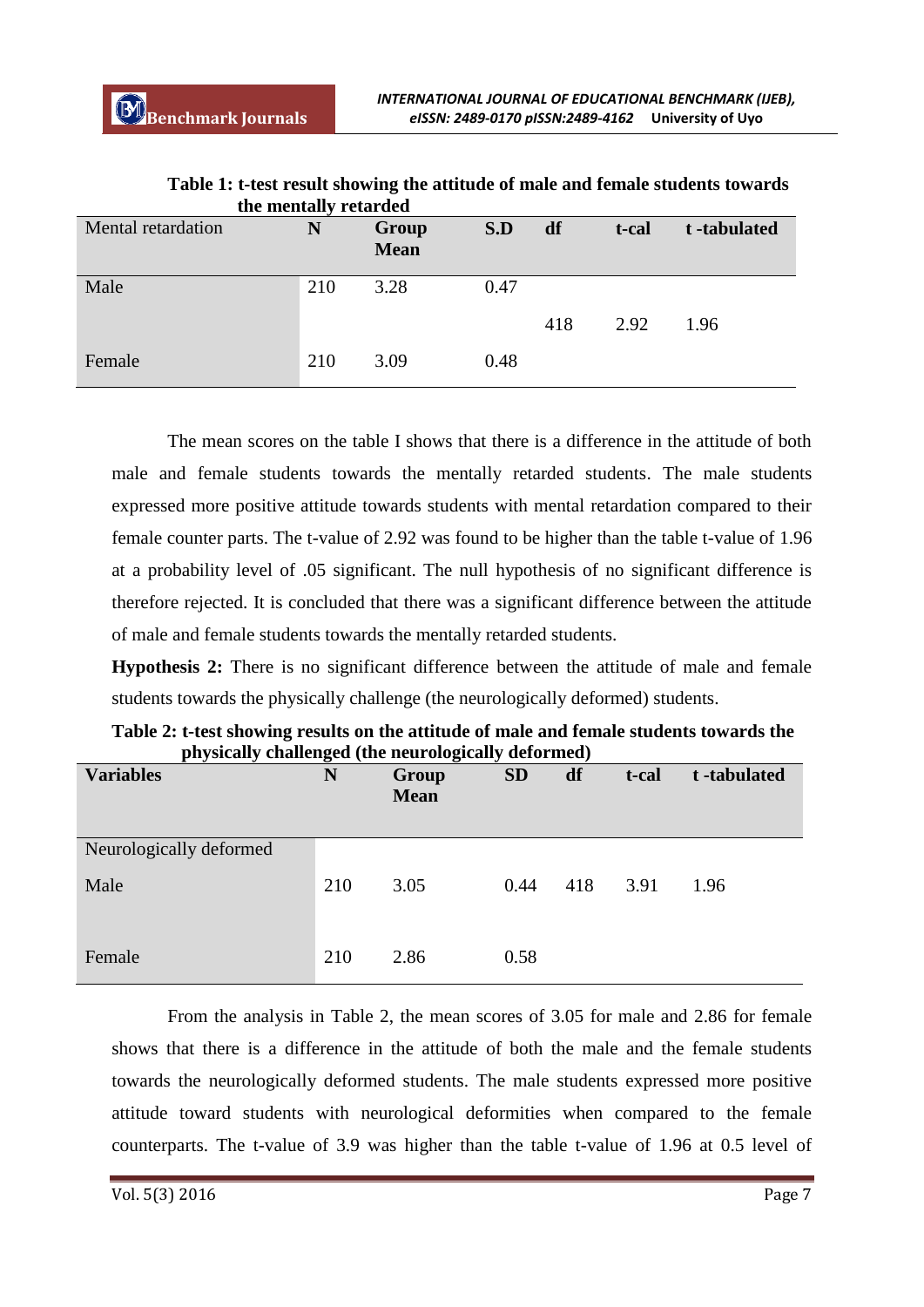significance. The null hypothesis was rejected and it was concluded that there is a significant difference between the attitude of male and female students towards students with neurological deformities. The male students expressed a more positive attitude towards the neurological impaired students.

**Hypothesis 3:** There is no significant difference between the attitude of male and female students towards the physically challenged (the blind) students.

| . .<br>$\bullet$<br><b>Variables</b> | ັ<br>N | Group<br><b>Mean</b> | S.D  | Df  | t-cal | <b>T</b> Tabulated |
|--------------------------------------|--------|----------------------|------|-----|-------|--------------------|
| Mental retardation                   |        |                      |      |     |       |                    |
| Male                                 | 210    | 3.13                 | 0.45 | 418 | 3.41  | 1.96               |
| Female                               | 210    | 2.96                 | 0.52 |     |       |                    |

**Table 3: t-test showing results on the attitude of male and female students towards the physically challenged (the blind) students**.

From the analysis in the Table 3, the mean scores of 3.13 for male and 2.96 for female students reveals that there is a difference in the attitude of both male and female students towards students who are blind. The male students expressed more positive attitude towards students who are blind compared to their female counterparts. The t-value of 3.41 was greater than the table t-value of 1.96 at .05 level of significance. The null hypothesis was therefore rejected, and it was concluded that there is a significant difference in the attitude of male and female students towards students who are blind.

**Hypothesis 4:** There is no significant difference between the attitude of male and female students towards the physically challenged (the crippled) students.

**Table 4**: **t-test showing result of the attitude of male and female students toward the** 

| <b>Variables</b>   | N   | Group<br><b>Mean</b> | S.D  | Df  | t-cal | t-tabulated |
|--------------------|-----|----------------------|------|-----|-------|-------------|
| Mental retardation |     |                      |      |     |       |             |
| Male               | 210 | 3.07                 | 0.51 | 418 | 2.71  | 1.96        |
| Female             | 210 | 2.93                 | 0.52 |     |       |             |

 **physically challenged (cripple) students.**

Vol. 5(3) 2016 Page 8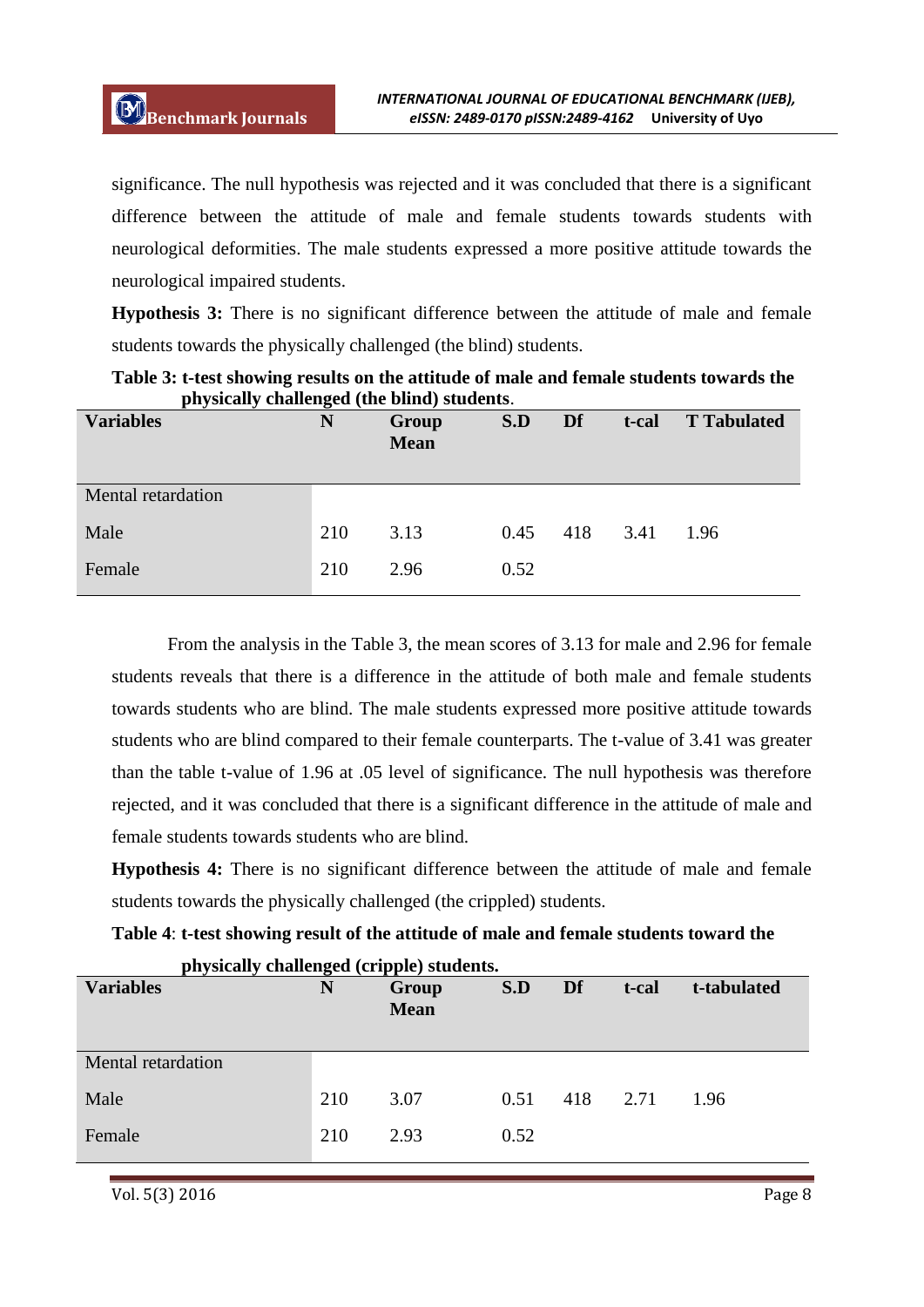Results in the Table 4, shows the mean scores of 3.07 for male and 2.93 for female students. The result shows that there is a difference in the attitude of both the male and female students towards students who are crippled. The males expressed more positive attitude towards students who are crippled. The t-value of 2.71 was higher than the table value t-value of 1.96 at the probability level of .05 level of significance. Consequently the null hypothesis was rejected. It was concluded that there is a significant difference in the attitude of male and female students towards students who are crippled.

#### **Discussion of Results**

The major finding of this study is that male students have a more positive attitude towards persons living with disability. This shows that sex is a determining factor in the attitude of students towards the physically challenged persons. This finding is at variance with the study carried out by Alivia (1983) who noted that the female students were more favourably disposed to the physically challenged students.

Moreover, the findings of the study is also at variance with the findings of Stovall and Sedlack (2012); Ololeye, Ogundele, Deji, Ajayi and Dadeyanju (2012) who reported that females were more positive about the physically challenged persons regardless of the nature of the disability. However, the study revealed that there still exist some negative attitude towards the physically challenged persons mostly by the females regardless of the nature of the disability, in that the findings showed that the male students had more positive attitude towards the mentally retarded, the neurologically impaired, the blind and the crippled students. This no doubt may constitute an obstacle towards inclusive education.

Results also indicates that students who have close contact with the physically challenged are more positive in their attitude towards the physically challenged students, when compared to those who reported that, they may not be disposed to having close contact with the physically challenged students. That males were more favourably disposed to physically challenged students in Esan West Local Government Area of Edo State would have been as a result of the nature of the sample which was from a semi urban location where culture would have influenced the findings, culturally the boys in this local government area are allowed to associate with people freely, while the girl child is restricted for fear of being negatively influenced or exposed to dangers of rape and pregnancy. Moreover, research findings have shown that boys or males maybe more predisposed to friendliness when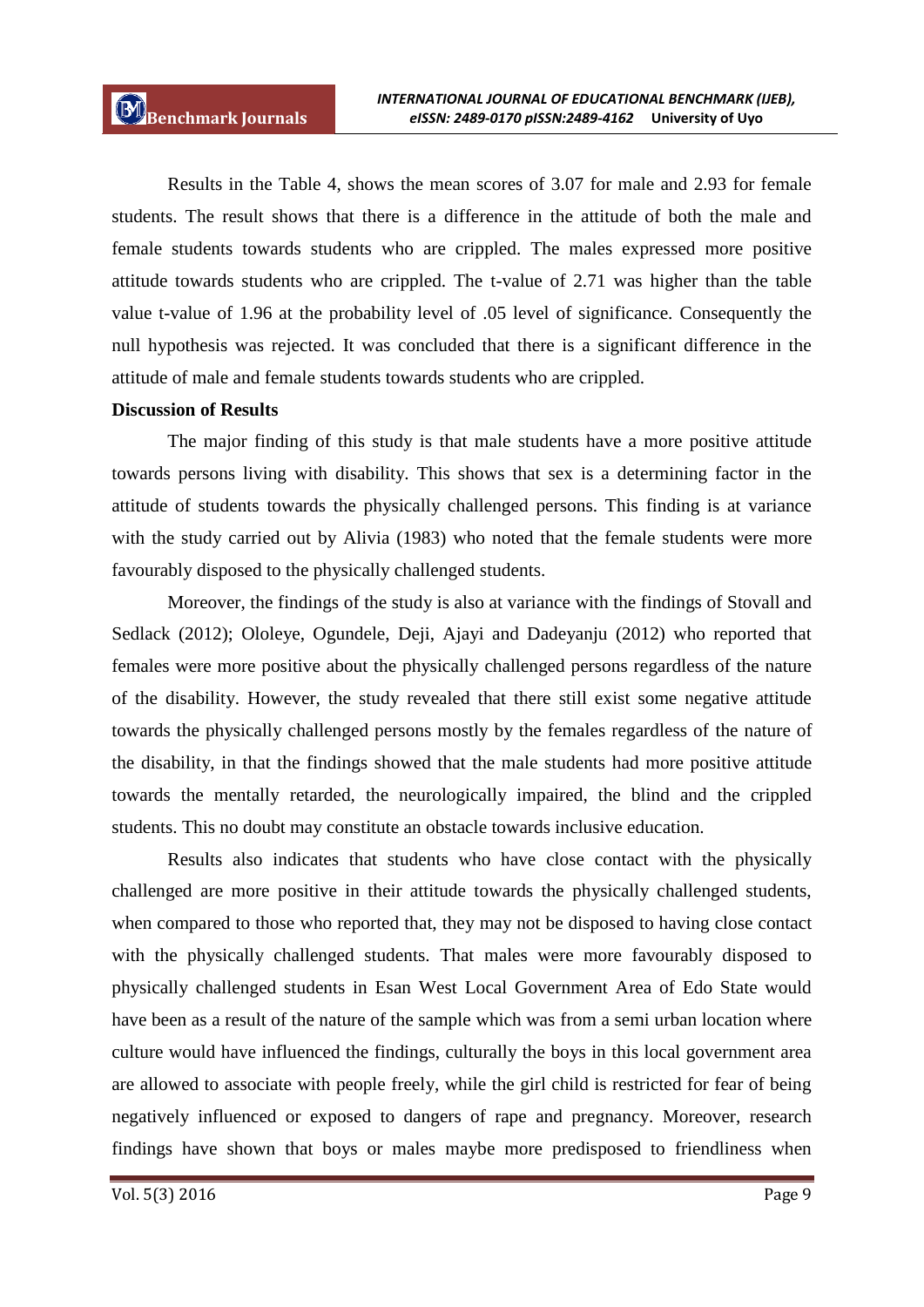compared to the females, Abbey (1982) found that men demonstrate and overestimate their degree of friendliness compared to the females. Also Rajan and Venkat (2002) in their study found that authoritarian men exhibit friendliness more frequently compared to authoritarian women. Infact, result of the present study showed that the males showed more willingness to having a closer contact with the physical challenged persons.

#### **Implication for Counselling**

The findings of the study have far reaching counseling implications. There is the need for counsellors to be posted to schools where inclusive education is in operation, , this is with a view to ensuring that the physically challenged persons are well integrated and adjusted in the school system in order to optimally develop their potentials. There is the need for group counseling especially for those who are not physically challenged, the females in particular on the need to develop more positive attitude towards the physically challenged persons. Findings also indicates that there still exist negative attitude towards the physically challenged, consequently, the eclectic counseling approach may be adopted in counseling students generally on the need to have a more positive disposition towards the physically challenged persons. The eclectic technique is characterized by an attempt to reconcile inconsistent views or improve on them by the selective adoption of relevant approaches, with the sole aim of helping people change (Alika, 2007).

#### **Conclusion**

From the findings of the study it is concluded that male students expressed more positive attitudes towards the physically challenged persons compared to their female peers, and that there still exist some form of negative attitude towards the physically challenged persons which may constitute an obstacle to inclusive education in Nigeria.

#### **Recommendations**

- 1. There is the need for counselors, school principals and the Ministry of Education to organize orientation programmes for students with emphasis on the need to positively relate with their physically challenged peers.
- 2. Close contact with the physically challenged should be encouraged by education policy makers through jiggles on television and radio.
- 3. Counselling services should be provided for the physically challenged and nonphysically challenged students in schools with the sole aim of encouraging good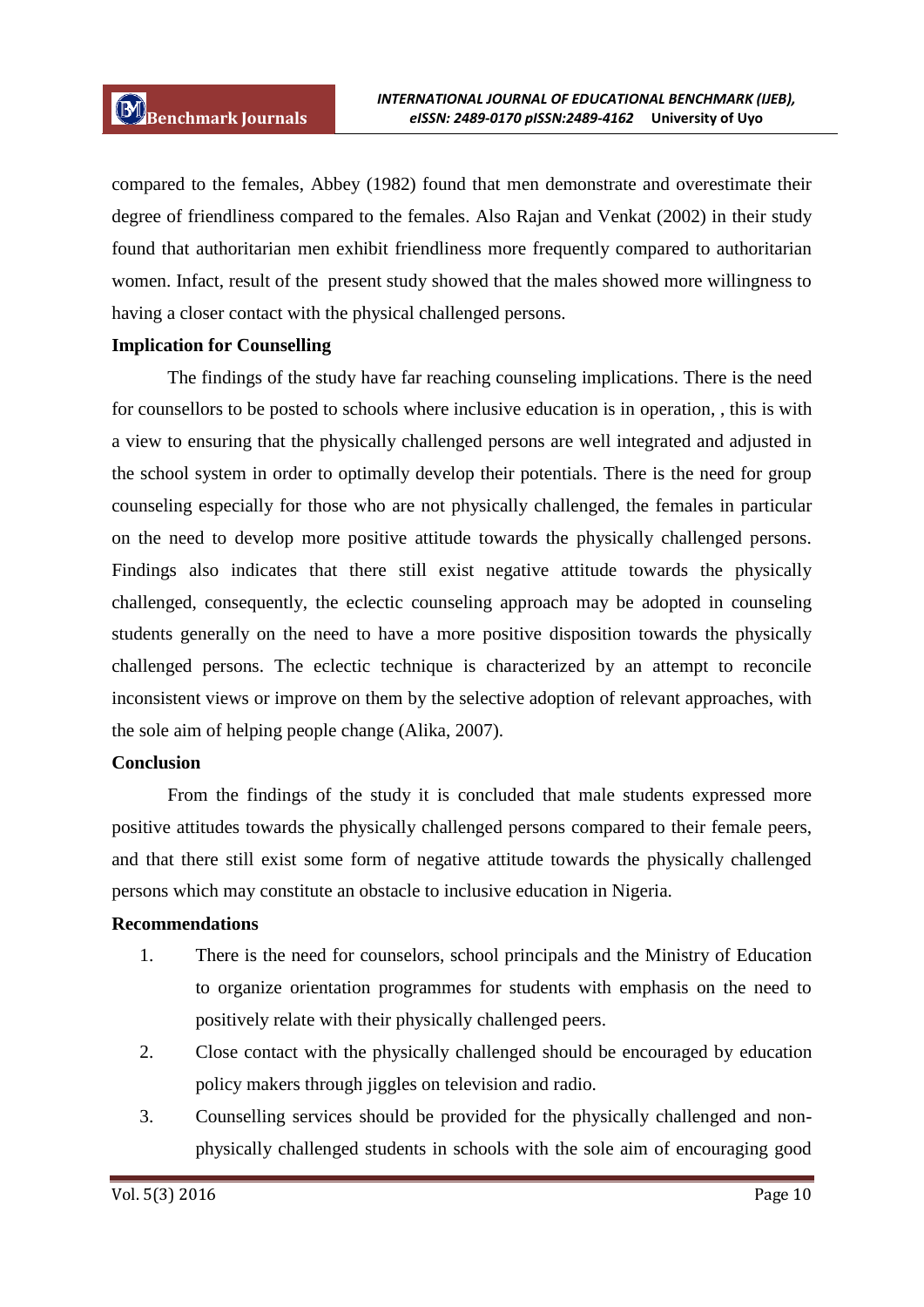rapport, adjustment and inter-personal relationships, for the optimal development of their potentials and capabilities.

### **References**

- Abbey, A. (1982). Dominance and friendliness: on the interactions of Gender and situation. *Journal of personality.*61(3) 387-409.
- Ajuwon, P.M. (2008). The Induction of the Special Child in School. Ibadan, University press.
- Alika, H.I. (2007). Vocational Interest, socio-Economic Status and Age as correlates of Reentry of Girls into School in Edo State, Nigeria. A PhD Thesis, Faculty of Education, University of Benin, Benin City, Nigeria.
- Alivia, E.L. (1983). College Students Attitudes Towards Intellectual, Developmental, Learning and Physical Disabilities. Retrieved 16/7/16 from http://enjournal.org/index.ph/esj/article/viewfile2059/2000.
- Anyake, S. (2012). Physical Disability. *Retrieved* 7/3/07 from www.asu.edu/lib/add.
- Bask, N.T. (2001). Attitude of Special Education Teachers towards Handicapped Children. *Journal of Special Education and Rehabilitation*, 3(2), 106-110.
- Barron, M.R. and Amerna, N, and Fetcher, A. (2007). The Needs for the Physically Challenged in Nigeria Schools. University of Jos, Plateau. Government Press Retrieved from Business Dictionary.com.www.businessnessdictionary.com.
- Birdsall, N., Graham, C., and Petinato, S. (2005). Managerial Skills for Training of the Physically Challenged. Jos, Savanna Publishing.
- Christenseni, C. and Qnsso, A. (2003). Staff Motivation Towards the Physically Challenged. Enugu. Fourth Dimension Publishers.
- Downs, P. and Williams, T. (1994). Students Attitudes Towards Integration of People with Disabilities in Activity Settings. European Comparism *Physical Activity Quarterly*. 11, 32-43.
- Federal Republic of Nigeria (2013). National Policy on Education, Lagos, Federal Ministry of Education.
- Garba, G., (2003). Child Psychology Education Administration for the Physically Challenged. Enugu. Fourth Dimension Publishers.